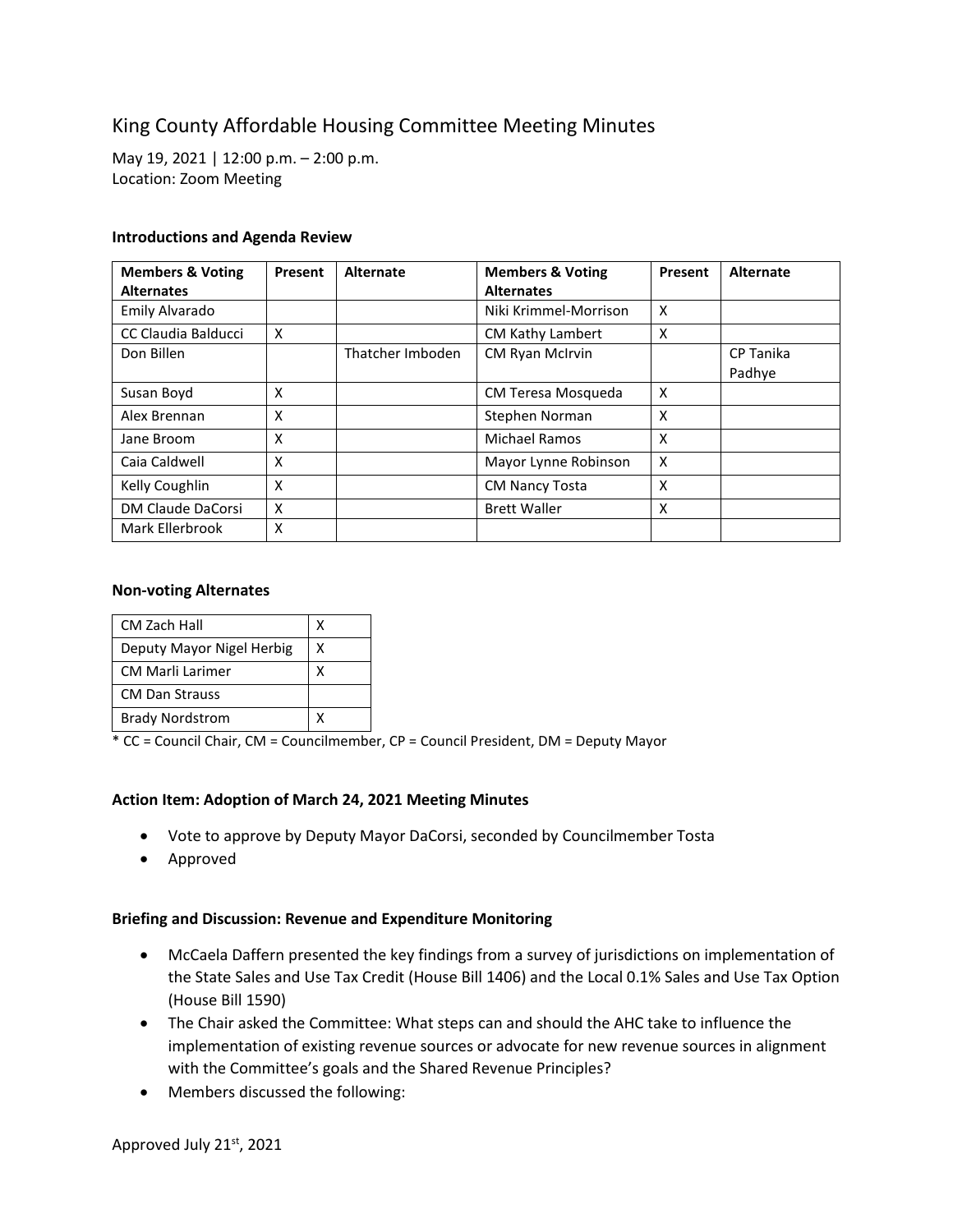- $\circ$  Support for facilitating partnerships to support the capacity building necessary to deploy new revenue. Cities should pool funds or create a regional fund for affordable or supportive housing to deploy funds as quickly as possible.
	- A Regional Coalition for Housing (ARCH) and South King Housing and Homelessness Partners (SKHHP) representatives discussed the status of their member cities pooling HB 1406 funds
	- One member asked how cities like Snoqualmie, North Bend, Preston, and Fall City can pool funds if they are not a part of ARCH
- $\circ$  One member asked: Do we have a lay out plan by quarter on how we are going to get to our goals? Do we know which cities are ready each year to start their growth?
- o A suggestion to consider a regional housing levy
- o Support for making progress on all the actions presented
- $\circ$  An observation that not only aren't existing resources sufficient, but also to the extent we have resources, funds are not deployed quickly enough and are not leveraged through bonding to maximize what is available now
- $\circ$  A suggestion that a dashboard that tracks units created by cities will be helpful. Explore partnering with building companies to increase efficiency and figure out how to reduce construction costs.
- o A suggestion for the Committee to use its influence to advocate for urgency in accelerating production of units
- $\circ$  An observation that more should be done with available and future affordable housing revenue. Consider land contributions from public, faith, or corporate entities, sales tax exemptions, or relaxing parking requirements for affordable housing.
- McCaela reviewed next steps
	- $\circ$  Before the next Committee meeting, the HIJT will further evaluate revenue and expenditure action items and determine which are ripe for action
	- o Staff will explore the idea of creating a workshop to dive deep on revenue and expenditure action items
		- ARCH offered to help
		- SKHHP offered to help and incorporate progress briefings as needed and applicable to the work
		- **One member suggested ARCH AND SKHHP explore easier ways for cities to** utilize pooled funds if they are having trouble doing it expeditiously or because there are too many restrictions

# **Action Item: Adopt 2021 Federal Funding Priorities**

- Andrew Calkins and Stephen Norman from King County Housing Authority presented the draft 2021 federal legislative priorities statement
- The Chair called for a vote to adopt the statement
	- o Deputy Mayor DaCorsi moved to adopt the 2021 fed funding priorities, Mayor Robinson seconded. The statement was adopted with abstentions from Niki Krimmel-Morrison, Northwest Justice Project and Thatcher Imboden, Sound Transit.